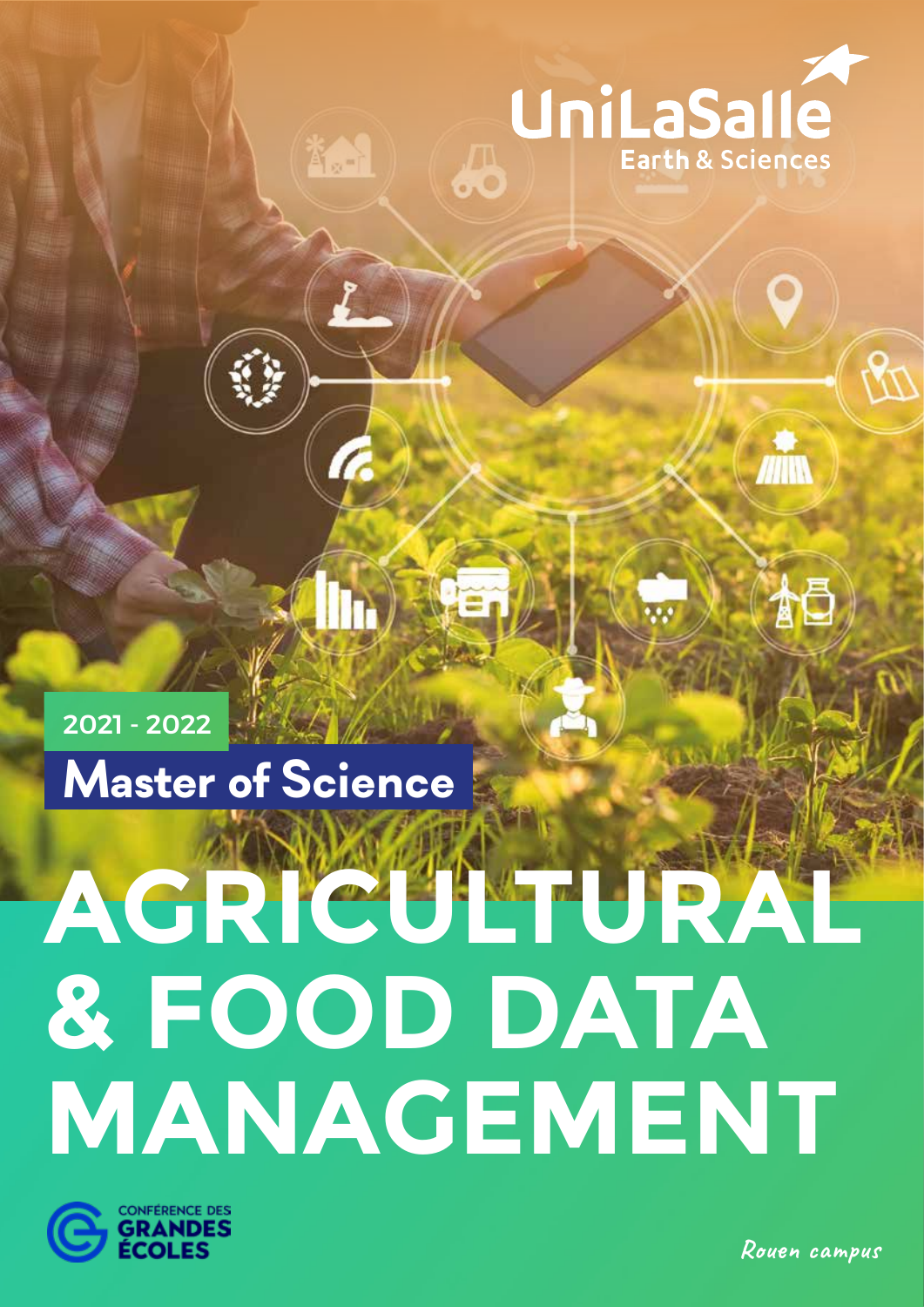Big data is revolutionizing modern companies in terms of management, research & development and marketing. Constantly evolving digital technologies are prompting the emergence of new approaches to agriculture, requiring new skills. The aim of the Master of Science in Agricultural & food data management is therefore to train up data scientists to meet agricultural and food industry challenges.

### **CONTEXT**



Salima TAIBI *Accreditation to Supervise Research (HDR), PhD Professor in statistics Head of the MSc Agricultural & food data management*



Jérôme DANTAN *PhD, Eng. Associate professor in computer science Deputy Program Head of MSc Agricultural & food data management*

The focus is on acquiring and applying IT and data mining techniques in the field of research and in companies and organizations involved in creating intelligence for agriculture.

The program offers solid, future-oriented training, drawing on a multidisciplinary teaching approach, the extensive experience of program staff in internship supervision, and partnerships with several teaching and research institutions.

Our program enjoys the support of several academic and industry partners, including ACTA, Agro EDI Europe, NatUp, the Institute of Soil Science and Plant Cultivation (IUNG) in Pulawy (Poland), the Normandy Regional Chamber of Agriculture, Coop de France, Defisol, Inventiv IT, ISAGRI, MiXscience (Avril Group), Proagrica, Sodiaal, Seatech, OKP4.



### **SKILLS**

Expertise in big data management, which has become a key factor in companies performance and growth. **01**

Acquisition of IT and statistics techniques, data mining and machine learning applied to agriculture and the food industry in general, with a special focus on precision agriculture. **02**

Developing a good command of statistics software and programming languages will be a real strength for students interested in research and development in areas such as plant nutrition and plant and animal epidemiology. **03**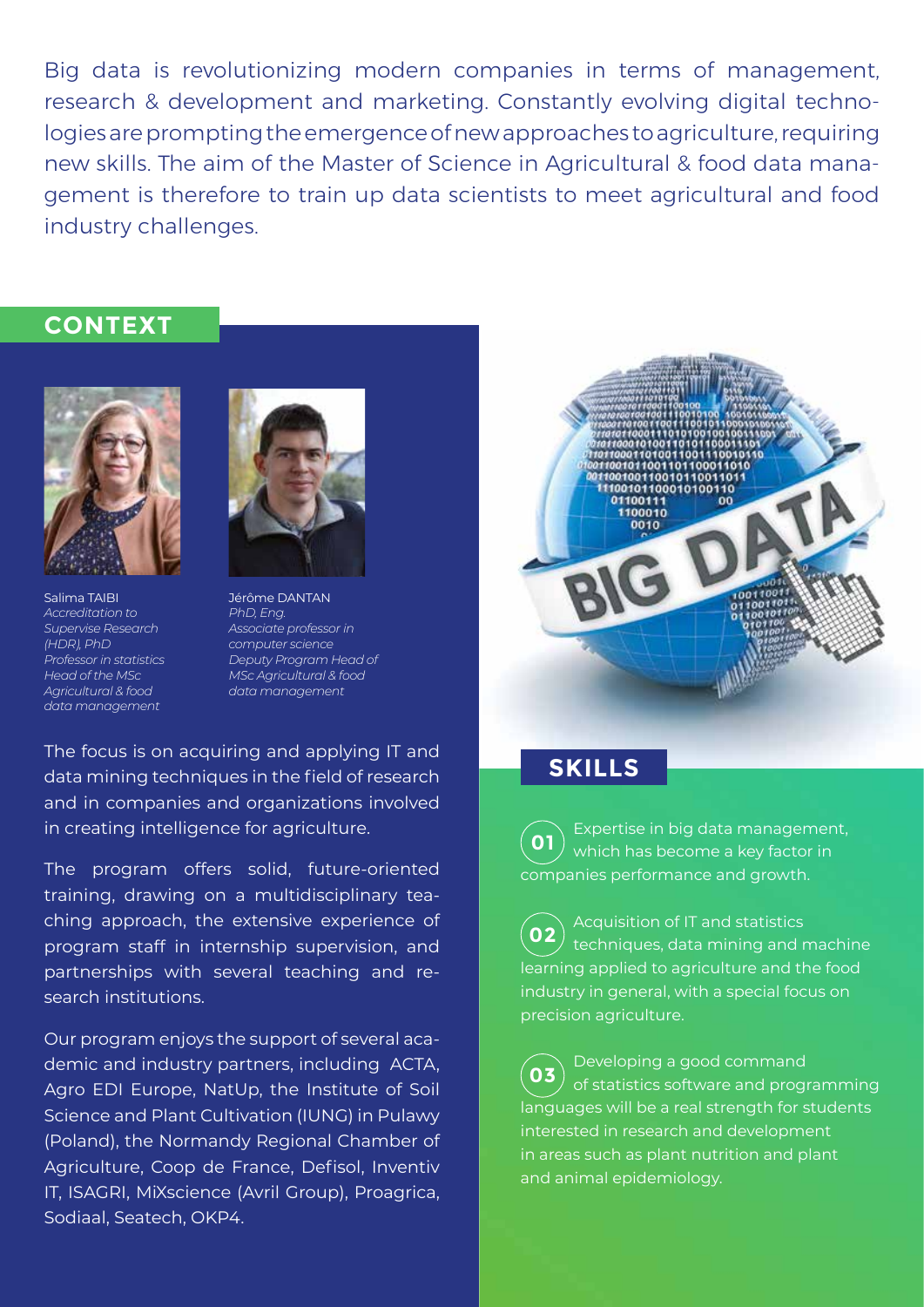

MSc Agricultural & food data management

# **COURSE STRUCTURE**

The MSc is taught in English and lasts 18 months. It can also be proposed as a semester of study abroad

**First semester:** from October 4<sup>th</sup> 2021 to January 21<sup>th</sup>, 2022 **Second semester:** from February 1st to June 17th 2022





The program provides students with skills for which there is significant demand in the following sectors: agriculture, food industry, traditional commerce and e-commerce, consulting, retail, e-communication, IT, management, marketing and digital marketing, R&D and healthcare, with salary prospects of over €50,000 per annum.

- Data scientist
- Chief data officer
- Master data manager
- Epidemiologist
- Data designer
- Research leader in agronomy
- Manager of animal health observatories
- Data/business analyst

## **Work experience**

- Six-month placement under an internship agreement or professional training contract in companies such as NatUp, SODIAAL, Promize (ISAGRI), and Evolution XY, Agrial Maïsadour
- Two 4-week assignments set by companies and supervised by professionals



90 credits broken down as follows:

- 30 ECTS credits for the 1st semester
- 30 ECTS credits for the 2<sup>nd</sup> semester
- 30 ECTS credits for the internship and professional thesis